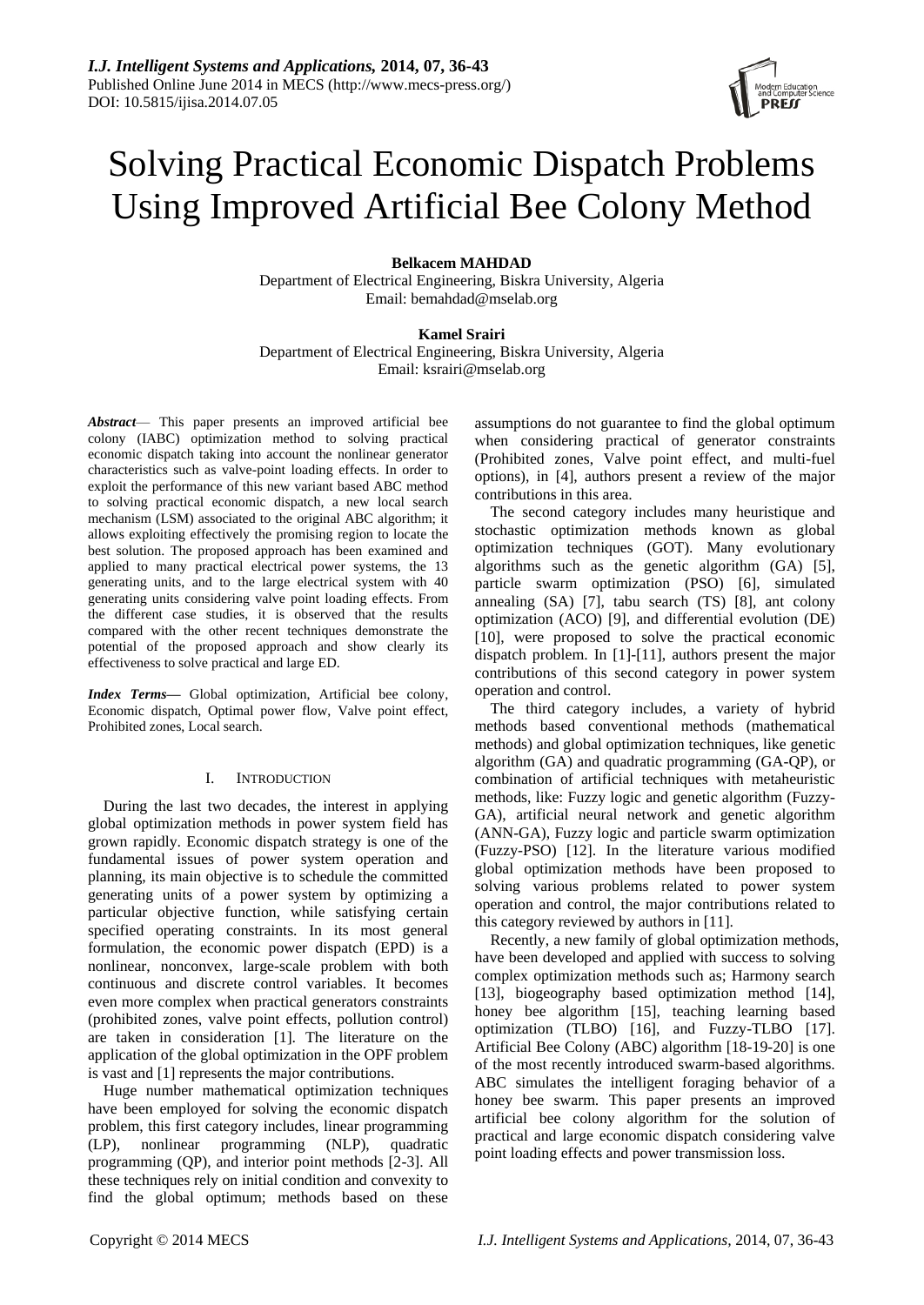# II. MATHEMATICAL FORMULATION OF ACTIVE POWER PLANNING

The main strategy of economic dispatch (ED) is to minimize the total generation cost of power system but still satisfying specified constraints (generators constraints and security constraints).

# *A. Simple objective function*

For optimal active power dispatch, the objective function  $f$  is the total generation cost expressed as follows:

Min 
$$
f = \sum_{i=1}^{NG} (a_i + b_i P_{gi} + c_i P_{gi}^2)
$$
 (1)

Where *NG* is the number of thermal units,  $P_{gi}$  is the active power generation at unit i and  $a_i$ ,  $b_i$  and  $c_i$  are the cost coefficients of the  $i^{th}$  generator.

#### *B. Constraints*

#### *1. Equality constraints: Power balance constraints*

The total power generation must cover the required total demand  $P_D$  and the active power loss in transmission line *Ploss* , the equality constraint expressed as follows:

$$
\sum_{i=1}^{NG} P_{gi} - P_D - P_{loss} = 0
$$
 (2)

- *C. The inequality constraints: Generating units security constraints* 
	- Upper and lower limits on the active power generations:

$$
P_{gi}^{\min} \le P_{gi} \le P_{gi}^{\max} \tag{3}
$$

 $P_{gi}^{\text{min}}$  and  $P_{gi}^{\text{max}}$  are the minimum and maximum outputs of the ith generation unit;

# *D. Objective function with valve point effect*

The valve-point loading is taken in consideration by adding a sine component to the cost of the generating units [12-14].

Typically, the fuel cost function of the generating units with valve-point loading is represented as follows:

$$
f_T = \sum_{i=1}^{NG} \left( a_i + b_i P_{gi} + c_i P_{gi}^2 + \left| d_i \sin \left( e_i \left( P_{gi}^{\min} - P_{gi} \right) \right) \right) \right)
$$
 (4)

 $d_i$  and  $e_i$  are the cost coefficients of the unit with valve-point effects.The input-output performance curve for a typical thermal unit can be represented as shown in figure 1.



Fig. 1. Fuel cost characteristic under valve-point loading effects.

#### III. ARTIFICIAL BEE COLONY OPTIMIZATION METHOD

Artificial Bee Colony (ABC) algorithm, proposed by Karaboga in 2005 for real parameter optimization, is a recently introduced optimization algorithm and simulates the foraging behavior of bee colony [18] for unconstrained optimization problems [19].



Fig. 2. Basic mechanism search of ABC: a) Initial situation, b) Final situation.

#### *A. Mechanism search of the original ABC*

As well illustrated in figure 2, the colony of artificial bees consists of three groups of bees called employed bees, onlookers and scouts. While a half of the colony consists of the employed artificial bees, the other half includes the onlookers.

There is only one employed bee for every food source. It means that the number of employed bees is equal to the number of food sources around the hive. The basic mechanism search of ABC is well presented in figure 2.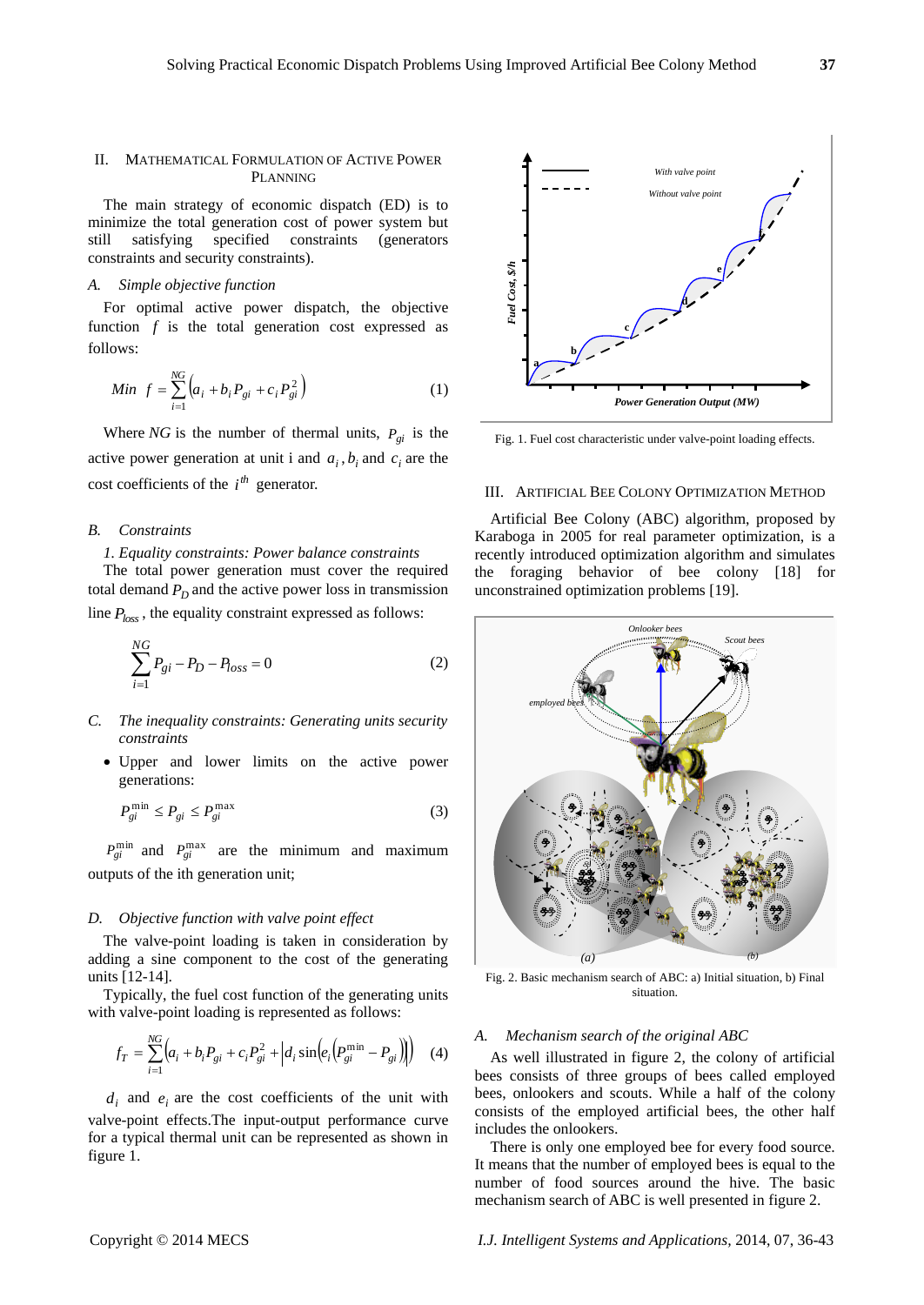# *B. Artificial Bee Colony algorithm*

The main steps of the algorithm described as below:

#### *1: Initialize Population*

# *2: repeat*

- *3: Place the employed bees on their food sources*
- *4: Place the onlooker bees on the food sources depending on their nectar amounts*
- *5: Send the scouts to the search area for discovering new food sources*
- *6: Memorize the best food source found so far*

*7: until Stopping condition*

The steps of the basic ABC algorithm can be explained in details as follow:

*1. Producing initial food source sites*

Initial food sources are produced randomly within the

range of the boundaries of the control parameters.  
\n
$$
x_{i,j}^{(0)} = x_j^{(L)} + rand[0,1]*(x_j^{(U)} - x_j^{(L)});
$$
\n
$$
i = 1, 2, 3, \dots NP;
$$
\n
$$
j = 1, 2, 3, \dots D;
$$
\n(5)

Where,

*NP* : is the number of food sources;

*D* : is the number of decision variables;

*rand*[0,1] : denotes a uniformly distributed random value between 0 and 1.

 $x_j^{(L)}$  and  $x_j^{(U)}$  are lower and upper bounds of the *jth* decision variable;

# *2. Searching process*

In the second step of the algorithm, for each employed bee, a new source is produced by:

$$
v_{ij} = x_{ij} + \varphi_{ij} \left( x_{ij} - x_{kj} \right), \tag{6}
$$

Where,  $k \in \{1, 2, ..., NP\}$ ,  $j \in \{1, 2, ..., D\}$ ,  $\varphi_{ij}$  is a uniformly distributed real random number within the range [-1,1], it controls the production of neighbour food sources around  $x_{ij}$  and represents the comparison of two food positions visually by a bee.

The total number of employed bee equals to the half of the number of food source. In this study the value of the control parameter exceeding its boundary (active power generation in this case) is set to its limits based on the following conditions:

$$
\begin{aligned}\n\text{if} \quad x_i > x_i^U \quad \text{then } x_i = x_i^U, \\
\text{if} \quad x_i > x_i^L \quad \text{then } x_i = x_i^L\n\end{aligned}
$$

#### *3. Evaluation phase*

*3.1 Exchange information*: In this stage the employed bees share their information related to the nectar amounts and the positions of their sources with the onlooker bees on the dance area.

*3.2 Fitness evaluation*: An onlooker bee evaluates the nectar information taken from all employed bees and chooses a food source site with a probability related to its nectar amount.

*3.3 Selection probability*: The probabilistic selection depends on the fitness values of the solutions in the population. In the original ABC this probabilistic selection scheme formulated based on (7), as the nectar amount of food sources (the fitness of solutions) increases, the number of onlookers visiting them increases, too.

$$
p_i = \frac{a \text{.fitness}_i}{\max(\text{fitness})} + b \tag{7}
$$

Where, *fitness*<sub>*i*</sub> is the fitness of the solution  $x_i$ .

#### *C. Improved Artificial Bee Colony (IABC)*

The basic disadvantage of the original ABC algorithm is that it may fail to locate the global optimum and provide near optimum solution, in order to exploit the performance of this new method to enhance the solution quality to solving practical economic dispatch a new local search mechanism associated to the original ABC algorithm it allows exploiting effectively the promising region to locate the best solution.

Figure 3 shows the basic principle of the local mechanism search coordinated with the original ABC algorithm; figure 4 shows the flowchart of the proposed improved ABC using simple dynamic local search mechanism.

$$
a_i = [x_1, x_2, \dots, x_n]_{1, ng}, b_i = [y_1, y_2, \dots, y_n]_{1, ng}
$$
 (8)

 $-a_i$ ,  $b_i$  are the initial lower and upper limits on the active power generations constraints.

The best solution found ( $P g_i^{best}$ ) using ABC is considered as an initial solution for the local search procedure (LSP).

1-Generate new power limits according to the following equations:

$$
\Delta_i^{\min} = P g_i^{best} - Rand(\left( P g_i^{best} - P g_i^{\min} \right) \tag{9}
$$

$$
\Delta_i^{\text{max}} = P g_i^{best} - R \text{ and } \left( \int P g_i^{\text{max}} - P g_i^{\text{best}} \right) \tag{10}
$$

Where;

 $\Delta_i^{\min}$ ,  $\Delta_i^{\max}$  are the two estimated regions.

 $a_i^{new}$ ,  $b_i^{new}$  are the new estimated lower and upper limits on the active power generation constraints.

2- The objective function (minimum fuel cost) values are calculated:

- New data base is generated at each level:  $[a_i, b_i^{new}]$ ,  $[a_i^{new}, b_i], [a_i^{new}, b_i^{new}]$
- Save the new range  $a_i^{new}$ ,  $b_i^{new}$  as an initial search range to the next generation,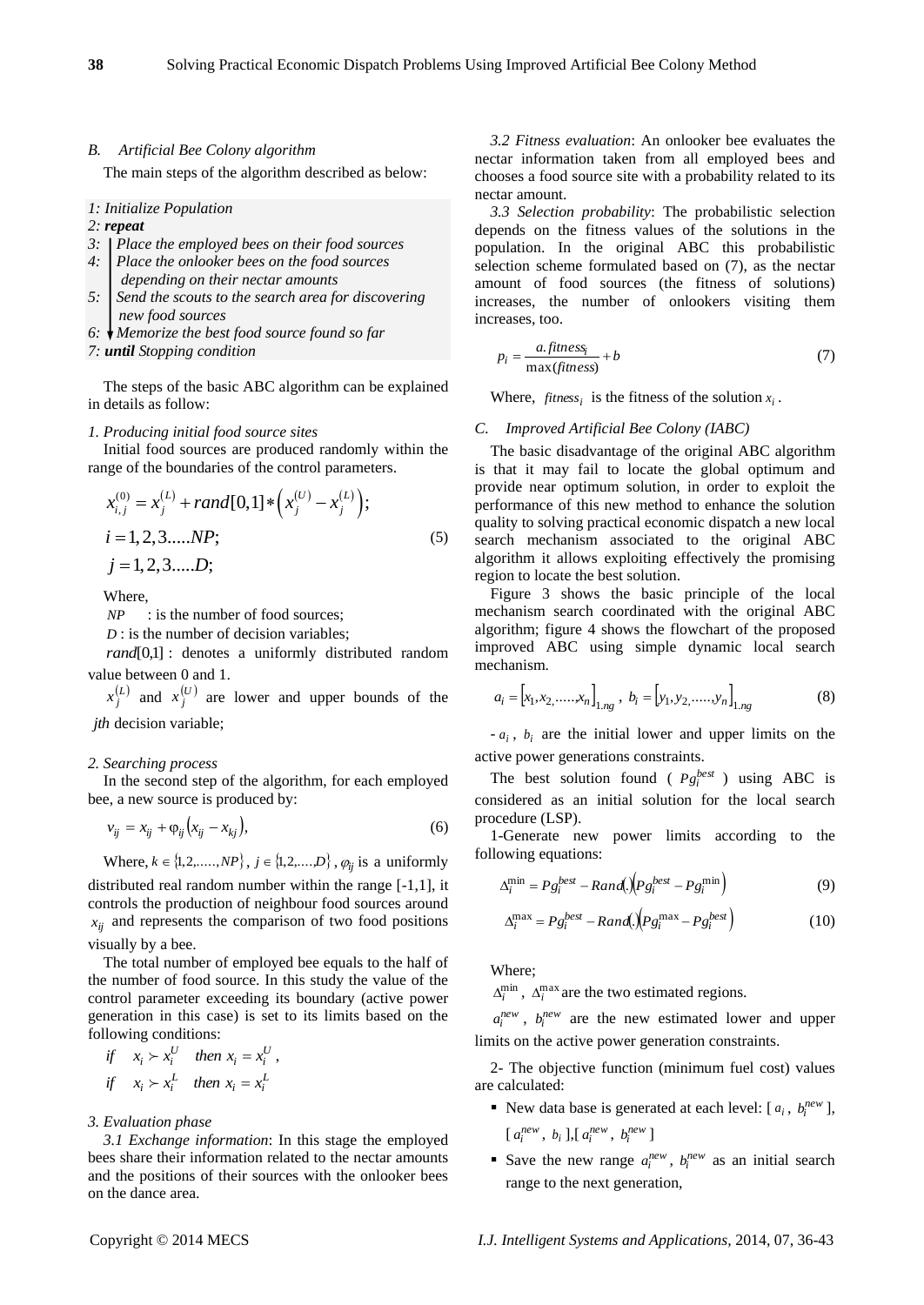- Save the new feasible generation units limits  $(Pg_i^{\min}(new), Pg_i^{\max}(new)).$
- 3-Repeat processes search until the last level is reached:



Fig. 3. Local search mechanism: a): initial lower and upper bounds, b), c), d) are the new estimated generated bounds.



Fig. 4. Proposed I ABC based dynamic local search mechanism.

# *D. Parameters settings of IABC*

The initial values of IABC parameters are selected as depicted in Table 1:

Table. 1 THE PARAMETERS USED IN THE PROPOSED ALGORITHM

| Parameter             | Explanation                                                | Value     |                              |
|-----------------------|------------------------------------------------------------|-----------|------------------------------|
| NP                    | colony size                                                | $20 - 30$ | Based on the<br>problem size |
| Limit                 |                                                            | 20        | Based on the<br>problem size |
| Food<br><b>Number</b> | the number of<br>food sources                              | NP/2      |                              |
| $\mathfrak{a}$        | Coefficient<br>associated to<br>probabilistic<br>selection | 0.85      |                              |
| h                     |                                                            | 0.15      |                              |
| Max cycle             | Maximum<br>Generation                                      | 100-500   | Based on the<br>problem size |

Table 2. ECONOMIC DISPATCH RESULTS FOR 13-GENERATING UNITS USING THE PROPOSED APPROACH: PD =1800 MW

| $N^{\circ}$              | Our<br>PS [24]<br>approach: IABC |          | QPSO [25] |  |
|--------------------------|----------------------------------|----------|-----------|--|
| $\mathbf{1}$             | 628.2986                         |          | 538.560   |  |
| $\overline{2}$           | 149.0807                         | 224.6416 | 224.70    |  |
| 3                        | 223.8643                         | 149.8468 | 150.09    |  |
| $\overline{\mathbf{4}}$  | 109.8666<br>109.6659             |          | 109.87    |  |
| 5                        | 109.6171                         | 109.8666 |           |  |
| 6                        | 109.8320                         | 109.8666 | 109.87    |  |
| 7                        | 60.0000<br>109.8666              |          | 109.87    |  |
| 8                        | 109.8660                         | 109.8666 | 109.87    |  |
| 9                        | 109.7754                         | 109.8666 | 109.87    |  |
| 10                       | 40.0000<br>77.4666               |          | 77.41     |  |
| 11                       | 40.0000                          | 40.2166  | 40.00     |  |
| 12                       | 55.0000                          | 55.0347  | 55.01     |  |
| 13                       | 55.0000                          |          | 55.01     |  |
| TP (MW)                  | 1800                             |          | 1800      |  |
| $Cost$ ( $\frac{s}{h}$ ) | 17964.469                        | 17969.17 | 17969.01  |  |

# IV. CASE STUDIES

In order to investigate the robustness and performance of the proposed variant termed IABC algorithm, two standard practical electrical test systems are considered, 13 generating units and to the 40 generating units considering valve-point loading effects.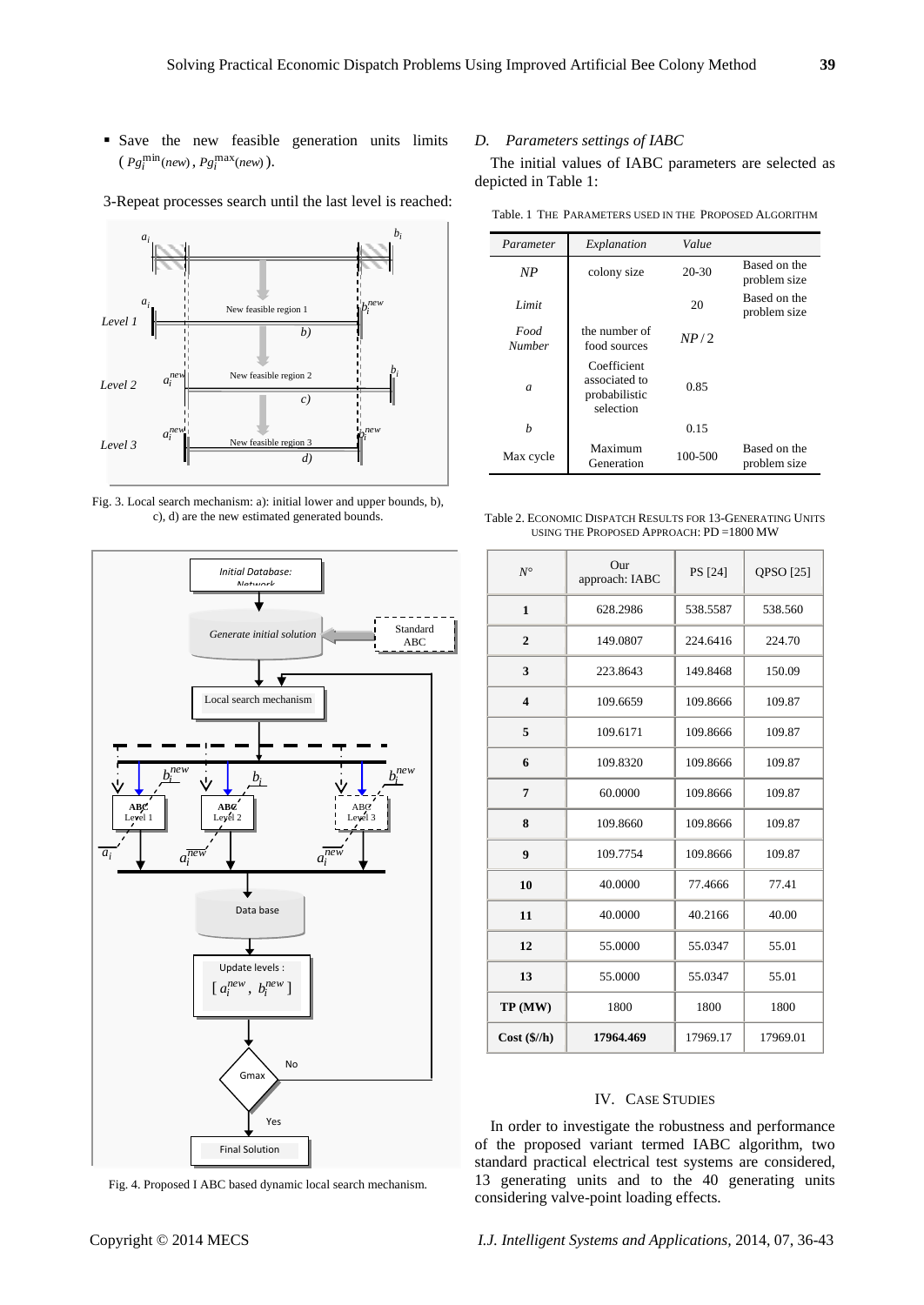# *A Test System 1: 13 generating units with valve loading effects*

This test system consists of 13 generating units with consideration of valve-point loading effects, the total load demand expected to be satisfied was PD= 1800 MW. The power losses are ignored in this case. The convergence of the IABC process is shown in Figure 5. The best results were compared to many recent global optimization techniques. Table 2 shows the optimal solutions obtained by the proposed approach based IABC method for the 13 generating units. Table 3 shows a comparative study with various recent global optimization methods cited in the literature [24-25]. Figure 6 shows convergence characteristics comparison of ABC and the proposed IABC.



Fig. 5. Convergence characteristic: test system 1: 13 generating units using the proposed IABC.



Fig. 6. Convergence characteristic: test system 1: using ABC and IABC.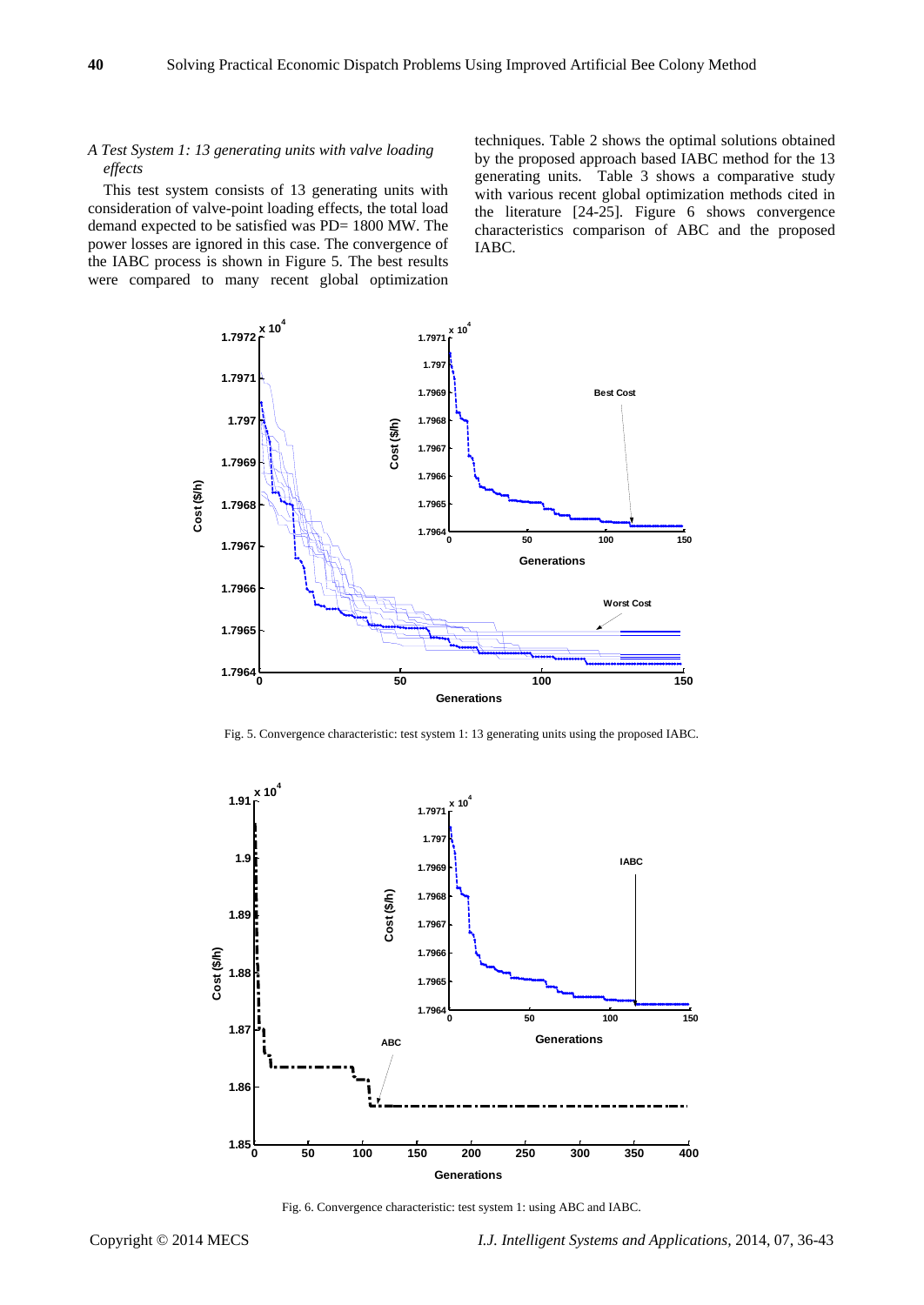| Methods:<br><i>Ref</i> [28]  | Minimum Cost<br>(S/h) | Average<br>Cost(S/h) |
|------------------------------|-----------------------|----------------------|
| <b>CEP</b>                   | 18048.21              | 18190.32             |
| FEP                          | 18018.00              | 18200.79             |
| MFEP                         | 18028.09              | 18192.00             |
| <b>IFEP</b>                  | 17994.07              | 18127.06             |
| EGA                          | 18019.15              | 18144.95             |
| <b>FIA</b>                   | 18014.61              | 18136.97             |
| <b>SPSO</b>                  | 17988.15              | 18102.48             |
| <b>OPSO</b>                  | 17969.01              | 18075.11             |
| Proposed<br>approach: $IABC$ | 17964.469             | 17965.124            |

Table 3. COMPARISON OF BEST RESULTS FOR FUEL COSTS: CASE STUDY 13 THERMAL UNITS.

# *B. Test System 2: Large system: 40 generating units with valve-point loading effects*

A system with 40 generators with the valve-point loading effects was studied in this third case. Total load demand of the system is 10500 MW. This is a larger system, the number of local optima, complexity and nonlinearity to the solution procedure is enormously increased. The convergence characteristic of the IABC is shown in figure 7; the best results of the proposed approach compared with other methods are illustrated in Tables 4-5, shows clearly the superiority of the proposed approach.

|  |  |  | Table 4. ECONOMIC DISPATCH RESULTS FOR 40-GENERATING UNITS USING THE PROPOSED APPROACH: PD = <b>10500</b> MW |
|--|--|--|--------------------------------------------------------------------------------------------------------------|
|--|--|--|--------------------------------------------------------------------------------------------------------------|

|                                            |             | $Pg_i$ (MW)  |              |             |             | $Pg_i$ (MW)  |              |
|--------------------------------------------|-------------|--------------|--------------|-------------|-------------|--------------|--------------|
| $\mathbf{N}$ $^{\circ}$                    | [QPSO] [25] | [DEBBO] [14] | Our Approach | $N^{\circ}$ | [QPSO] [25] | [DEBBO] [14] | Our Approach |
| 1                                          | 111.20      | 110.7998     | 110.8266     | 21          | 523.28      | 523.2794     | 523.2788     |
| $\boldsymbol{2}$                           | 111.70      | 110.7998     | 110.8333     | 22          | 523.28      | 523.2794     | 523.2796     |
| 3                                          | 97.40       | 97.3999      | 97.3988      | 23          | 523.29      | 523.2794     | 523.2813     |
| 4                                          | 179.73      | 179.7331     | 179.7341     | 24          | 523.28      | 523.2794     | 523.2794     |
| 5                                          | 90.14       | 87.9576      | 87.8002      | 25          | 523.29      | 523.2794     | 523.2811     |
| 6                                          | 140.00      | 140.000      | 139.9999     | 26          | 523.28      | 523.2794     | 523.2794     |
| 7                                          | 259.60      | 259.5997     | 259.5997     | 27          | 10.01       | 10.00        | 10.0000      |
| 8                                          | 284.80      | 284.5997     | 284.6077     | 28          | 10.01       | 10.00        | 10.0000      |
| 9                                          | 284.84      | 284.5997     | 284.6005     | 29          | 10.00       | 10.00        | 10.0000      |
| 10                                         | 130.00      | 130.000      | 130.0000     | 30          | 88.47       | 97.000       | 92.6787      |
| 11                                         | 168.80      | 168.7998     | 168.8012     | 31          | 190.00      | 190.000      | 190.0000     |
| 12                                         | 168.80      | 94.000       | 168.7998     | 32          | 190.00      | 190.000      | 190.0000     |
| 13                                         | 214.76      | 214.7598     | 214.7597     | 33          | 190.00      | 190.000      | 190.0000     |
| 14                                         | 304.53      | 394.2794     | 394.2794     | 34          | 164.91      | 164.7998     | 164.8037     |
| 15                                         | 394.28      | 394.2794     | 394.2790     | 35          | 165.36      | 200.00       | 164.7999     |
| 16                                         | 394.28      | 304.5196     | 304.5198     | 36          | 167.19      | 200.00       | 164.8005     |
| 17                                         | 489.28      | 489.2794     | 489.2794     | 37          | 110.00      | 110.0000     | 110.0000     |
| 18                                         | 489.28      | 489.2794     | 489.2794     | 38          | 107.01      | 110.0000     | 110.0000     |
| 19                                         | 511.28      | 511.2794     | 511.2798     | 39          | 110.00      | 110.0000     | 110.0000     |
| 20                                         | 511.28      | 511.2794     | 511.2795     | 40          | 511.36      | 511.2794     | 511.2797     |
| TP (MW)                                    |             |              |              |             | 10,500      | 10,500       | 10,500       |
| TC(1/h)                                    |             |              |              |             | 121448.21   | 121420.89    | 121414.749   |
| TP: Total Power Generation, TC: Total Cost |             |              |              |             |             |              |              |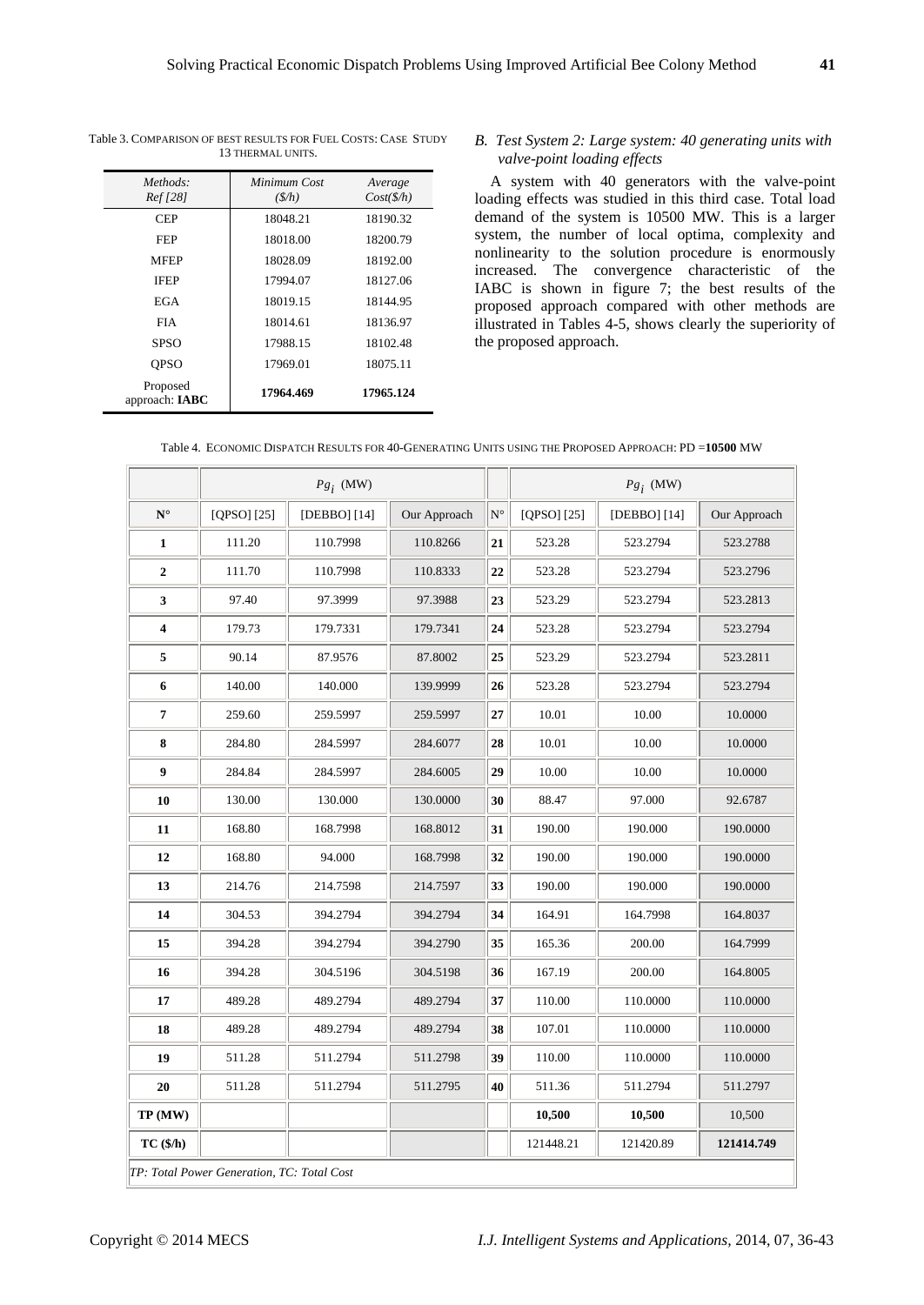| Methods: Ref [28]       | Minimum $Cost(\frac{6}{h})$ | Average $Cost(\frac{6}{h})$ |  |
|-------------------------|-----------------------------|-----------------------------|--|
| <b>CEP</b>              | 123488.29                   | 124793.48                   |  |
| <b>FEP</b>              | 122679.17                   | 124119.37                   |  |
| <b>MFEP</b>             | 122647.57                   | 123489.74                   |  |
| <b>IFEP</b>             | 122624.35                   | 123382.00                   |  |
| EGA                     | 122022.96                   | 122942.66                   |  |
| <b>FIA</b>              | 121823.80                   | 122662.48                   |  |
| <b>SPSO</b>             | 121787.39                   | 122474.40                   |  |
| <b>OPSO</b>             | 121448.21                   | 122225.07                   |  |
| Proposed Approach: IABC | 121414.749                  | 121423.145                  |  |

Table 5. COMPARISON OF THE PROPOSED APPROACH WITH OTHER GLOBAL OPTIMIZATION METHODS 40-GENERATING UNITS PD =10500 MW



Fig. 7. Convergence characteristic: test system 3: 40 generating units.

#### V. CONCLUSION

In this paper, a new variant algorithm based artificial bee colony termed IABC has been successfully adapted and applied for solving practical economic dispatch taking into account the nonlinear generator characteristics such as valve-loading effects. A new coordinated local search mechanism (LSM) associated to the original ABC algorithm; it allows exploiting effectively the promising region to locate the best solution. The performance of the proposed approach has been tested with three standard test systems: the 13 generating units with valve point effect, and to the large electrical test system, 40 generating units considering the valve-point loading effects. The results of the proposed strategy compared with many recent global optimization methods. It is observed that the proposed variant based ABC is capable to improving the solution of large economic dispatch considering practical generator constraints.

#### **REFERENCES**

[1] S. Frank, I. Steponavice, and S. Rebennak, "Optimal power flow: a bibliographic survey I, formulations and deterministic methods," Int. J. Energy.System (Springer-Verlag), 2012.

Copyright © 2014 MECS *I.J. Intelligent Systems and Applications,* 2014, 07, 36-43